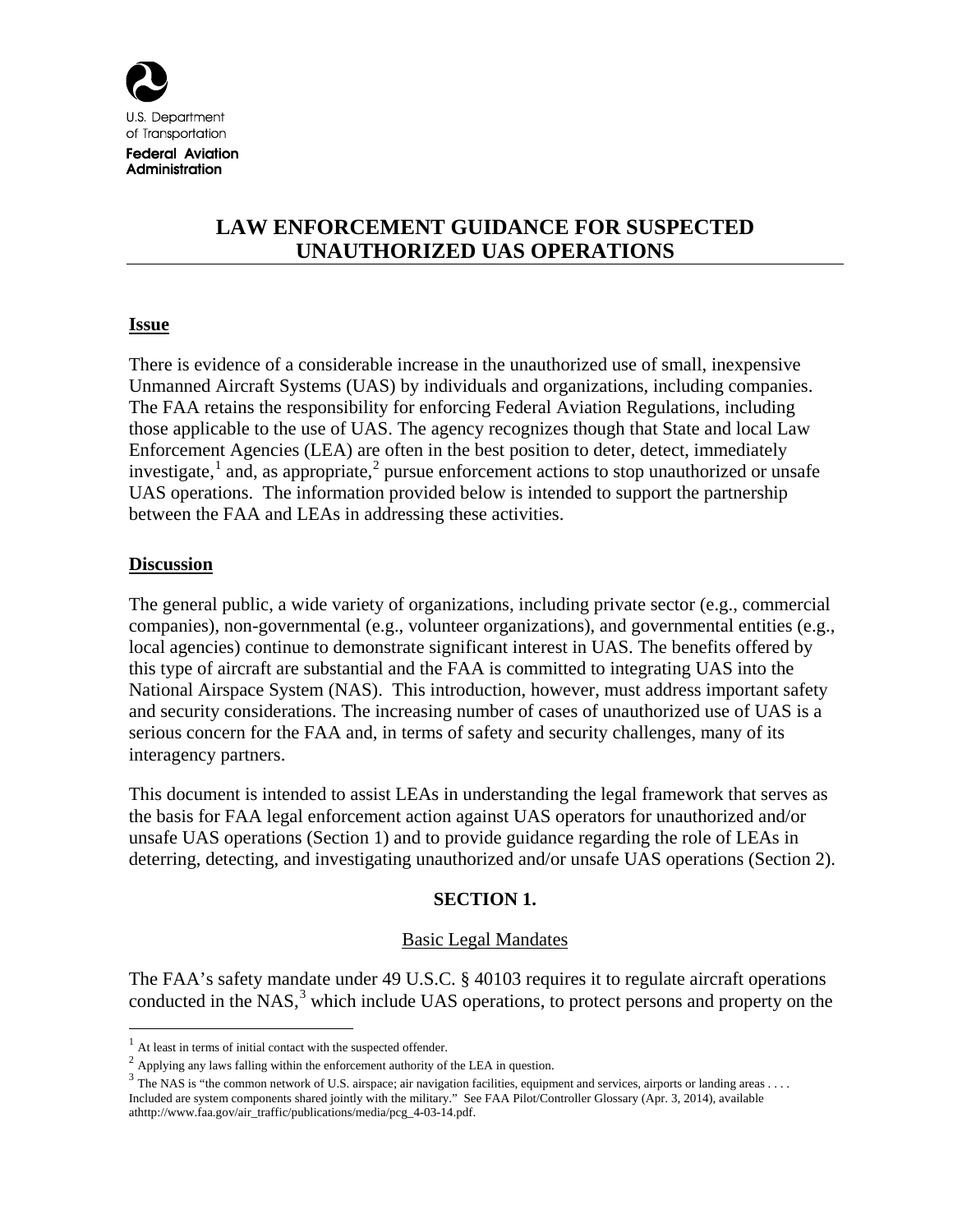ground, and to prevent collisions between aircraft and other aircraft or objects. In addition, 49 U.S.C. § 44701(a) requires the agency to promote safe flight of civil aircraft in air commerce by prescribing, among other things, regulations and minimum standards for other practices, methods, and procedures the Administrator finds necessary for safety in air commerce and national security. [4](#page-0-3)

#### A UAS is an Aircraft that Must Comply with Safety Requirements

A UAS is an "aircraft" as defined in the FAA's authorizing statutes and is therefore subject to regulation by the FAA. 49 U.S.C. § 40102(a)(6) defines an "aircraft" as "any contrivance invented, used, or designed to navigate or fly in the air." The FAA's regulations (14 C.F.R. § 1.1) similarly define an "aircraft" as "a device that is used or intended to be used for flight in the air." Because an unmanned aircraft is a contrivance/device that is invented, used, and designed to fly in the air, it meets the definition of "aircraft." In addition, on December 16, 2015 the FAA the FAA promulgated an Interim Final Rule (80 Fed. Reg. 78594) that defined Unmanned Aircraft, Model Aircraft, Small Unmanned Aircraft and Small Unmanned Aircraft System in 14 C.F.R. § 1.1. The FAA has promulgated regulations that apply to the operation of all aircraft, whether manned or unmanned, and irrespective of the altitude at which the aircraft is operating. For example, 14 C.F.R. § 91.13 prohibits any person from operating an aircraft in a careless or reckless manner so as to endanger the life or property of another.

#### Model Aircraft Operations

An important distinction to be aware of is whether the UAS is being operated for hobby or recreational purposes or for some other purpose. This distinction is important because there are specific requirements in the FAA Modernization and Reform Act of 2012, Public Law 112-95, (the Act) that pertain to "Model Aircraft" operations, which are conducted solely for hobby or recreational purposes. While flying model aircraft for hobby or recreational purposes does not require FAA approval, all model aircraft operators must operate safely and in accordance with the law. The FAA provides guidance and information to individual UAS operators about how they can operate safely under current regulations and laws. Guidance may be found at: http://www.faa.gov/uas/publications/model\_aircraft\_operators/

Section 336(c) of the Act and 14 C.F.R. § 1.1 define "Model Aircraft" as an unmanned aircraft that is  $-$ 

- (1) Capable of sustained flight in the atmosphere;
- (2) Flown within visual line of sight of the person operating the aircraft; and
- (3) Flown for hobby or recreational purposes.

<span id="page-1-0"></span>Each element of this definition must be met for a UAS to be considered a Model Aircraft under the Act and the regulation. Under Section 336(a) of the Act the FAA is restricted from conducting further rulemaking specific to Model Aircraft as defined in section 336(c) so long

<sup>&</sup>lt;sup>4</sup> FAA action on these security concerns support and are informed by the national defense, homeland security, and law enforcement statutory responsibilities and authorities of our interagency partners.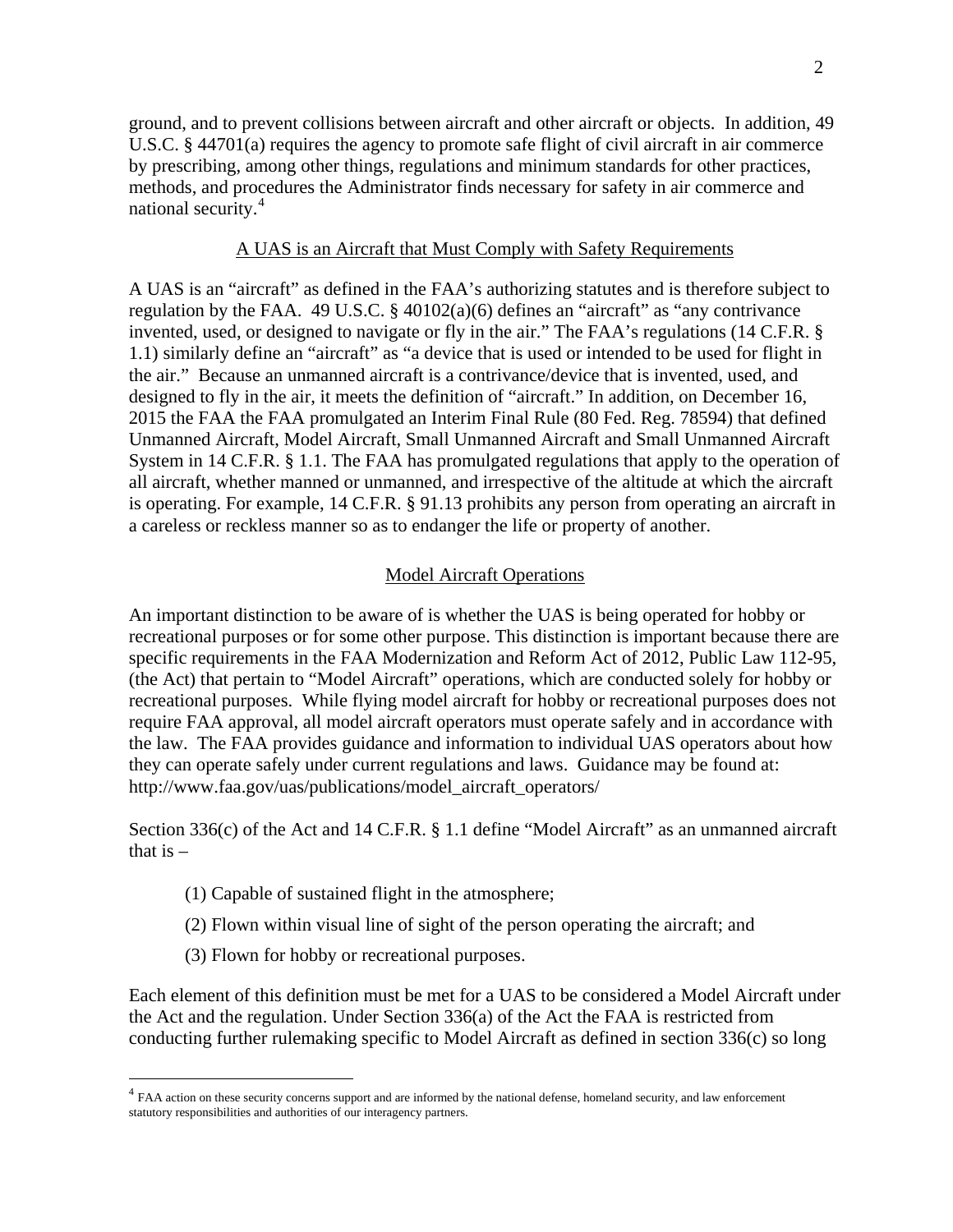as the Model Aircraft operations are conducted in accordance with the requirements of section 336(a). Section 336(a) requires that—

- (1) The aircraft is flown strictly for hobby or recreational use;
- (2) The aircraft is operated in accordance with a community-based set of safety guidelines and within the programming of a nationwide community-based organization;
- (3) The aircraft is limited to not more than 55 pounds unless otherwise certified through a design, construction, inspection, flight test, and operational safety program administered by a community-based organization;
- (4) The aircraft is operated in a manner that does not interfere with and gives way to any manned aircraft; and
- (5) When flown within 5 miles of an airport, the operator of the aircraft provides the airport operator and the airport air traffic control tower (when an air traffic facility is located at the airport) with prior notice of the operation (model aircraft operators flying from a permanent location within 5 miles of an airport should establish a mutually-agreed upon operating procedure with the airport operator and the airport air traffic control tower (when an air traffic facility is located at the airport)).

### Model Aircraft that Operate in a Careless or Reckless Manner

Section 336(b) of the Act, however, makes clear that the FAA has the authority under its existing regulations to pursue legal enforcement action against persons operating Model Aircraft when the operations endanger the safety of the NAS, even if they are operating in accordance with section 336(a) and 336(c). So, for example, a Model Aircraft operation conducted in accordance with section 336(a) and (c) may be subject to an enforcement action for violation of 14 C.F.R. § 91.13 if the operation is conducted in a careless or reckless manner so as to endanger the life or property of another.

### UAS Operations that are not Model Aircraft Operations

Operations of UAS that are not Model Aircraft operations as defined in section 336(c) of the Act and conducted in accordance with section 336(a) of the Act may only be operated with specific authorization from the FAA. The FAA currently authorizes non-hobby or recreational UAS operations through one of three avenues:

- (1) The issuance of a Certificate of Waiver or Authorization, generally to a governmental entity operating a public aircraft;
- (2) The issuance of an airworthiness certificate in conjunction with the issuance of a Certificate of Waiver or Authorization; or
- (3) The issuance of an exemption under part 11 of title 14, Code of Federal Regulations that relies on section 333 (Special Rules for Certain Unmanned Aircraft Systems) of the Act for relief from the airworthiness certificate requirement, also in conjunction with the issuance of a Certificate of Waiver or Authorization.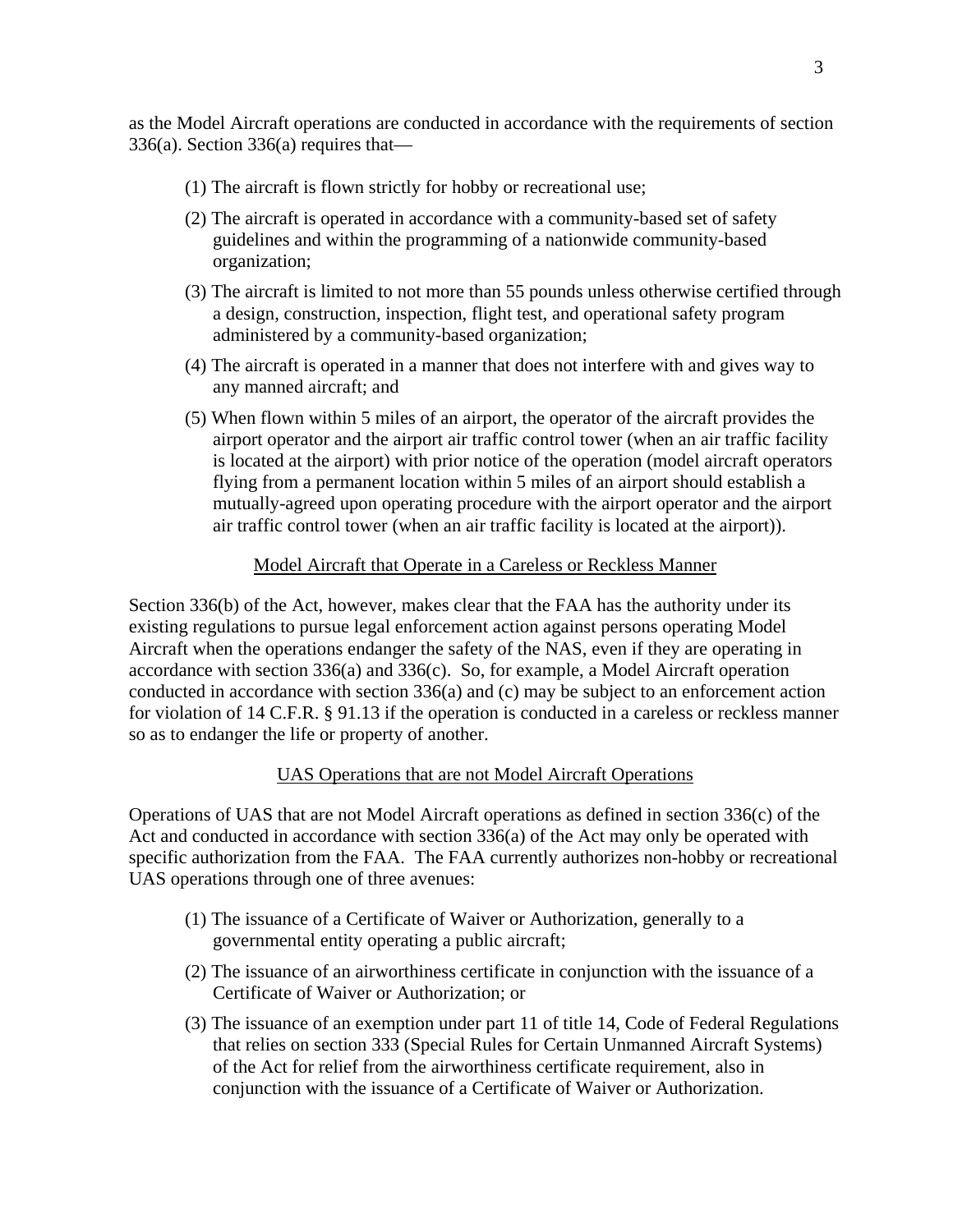It is important to understand that all UAS operations that are not operated as Model Aircraft under section 336 of the Act are subject to current and future FAA regulation. At a minimum, any such flights are currently required under the FAA's regulations to be operated with an authorized aircraft (certificated or exempted), with a valid registration number ("N-number"), with a certificated pilot, and with specific FAA authorization (Certificate of Waiver or Authorization).

Regardless of the type of UAS operation, the FAA's statutes and the Federal Aviation Regulations prohibit any conduct that endangers individuals and property on the surface, other aircraft, or otherwise endangers the safe operation of other aircraft in the NAS. In addition, States and local governments are enacting their own laws regarding the operation of UAS, which may mean that UAS operations may also violate state and local laws specific to UAS operations, as well as broadly applicable laws such as assault, criminal trespass, or injury to persons or property.

## UAS Compliance with Airspace Security Requirements

As an aircraft, UAS operations (including those involving Model Aircraft) must be conducted in accordance with the airspace-centric security requirements prescribed by the FAA's regulations and various implementation tools used by the FAA, specifically including airspace with special flight rules and Notices to Airmen (NOTAM) that define Temporary Flight Restrictions (TFR). It is important that UAS operators and LEAs be familiar with the airspace restrictions respectively relevant to their operations and their enforcement area of responsibility.

Flight restrictions are used to protect, but are not limited to, special security events, sensitive operations (e.g., select law enforcement activity, space flight operations, etc.), and Presidential movement. The most up-to-date list of TFRs is available at [www.tfr.faa.gov.](http://www.tfr.faa.gov/)

See Attachment A for reference resources.<sup>[5](#page-1-0)</sup>

#### UAS Registration Requirements

All unmanned aircraft over 0.55 pounds and less than 55 pounds that are components of Small Unmanned Aircraft Systems  $(sUAS)^6$  $(sUAS)^6$  and operated as Model Aircraft in the NAS must be registered with the FAA. sUAS operated exclusively as Model Aircraft (as defined in sec. 336(c) of Public Law 112-95 and 14 C.F.R. § 1.1) must be registered under either 14 C.F.R. Part 4[7](#page-3-1) or Part 48.<sup>7</sup> Those purchased on or after December 21, 2015, and used exclusively as model aircraft must be registered prior to operating in the NAS. UAS that have been operated in the NAS by the current owner, and used exclusively as model aircraft prior to December 21, 2015, must be registered by February 19, 2015.

 <sup>5</sup> Attachment A also includes a NOTAM concerning avoidance (including no loitering) over power plants, dams, refineries, industrial complexes, and military facilities. Although not a restriction, this TFR urges aircraft operators to avoid these locations.

<span id="page-3-0"></span><sup>6</sup> Small Unmanned Aircraft Systems (sUAS) are defined in 14 C.F.R. § 1.1 as a small unmanned

aircraft and its associated elements (including communication links and the components that control the small unmanned aircraft) that are required for the safe and efficient operation of the small unmanned aircraft in the

<span id="page-3-2"></span><span id="page-3-1"></span><sup>14</sup> CFR part 47 is the legacy system by which aircraft owners use a paper based process to register aircraft. An alternative process for registration and marking of small unmanned aircraft was established under 14 CFR part 48.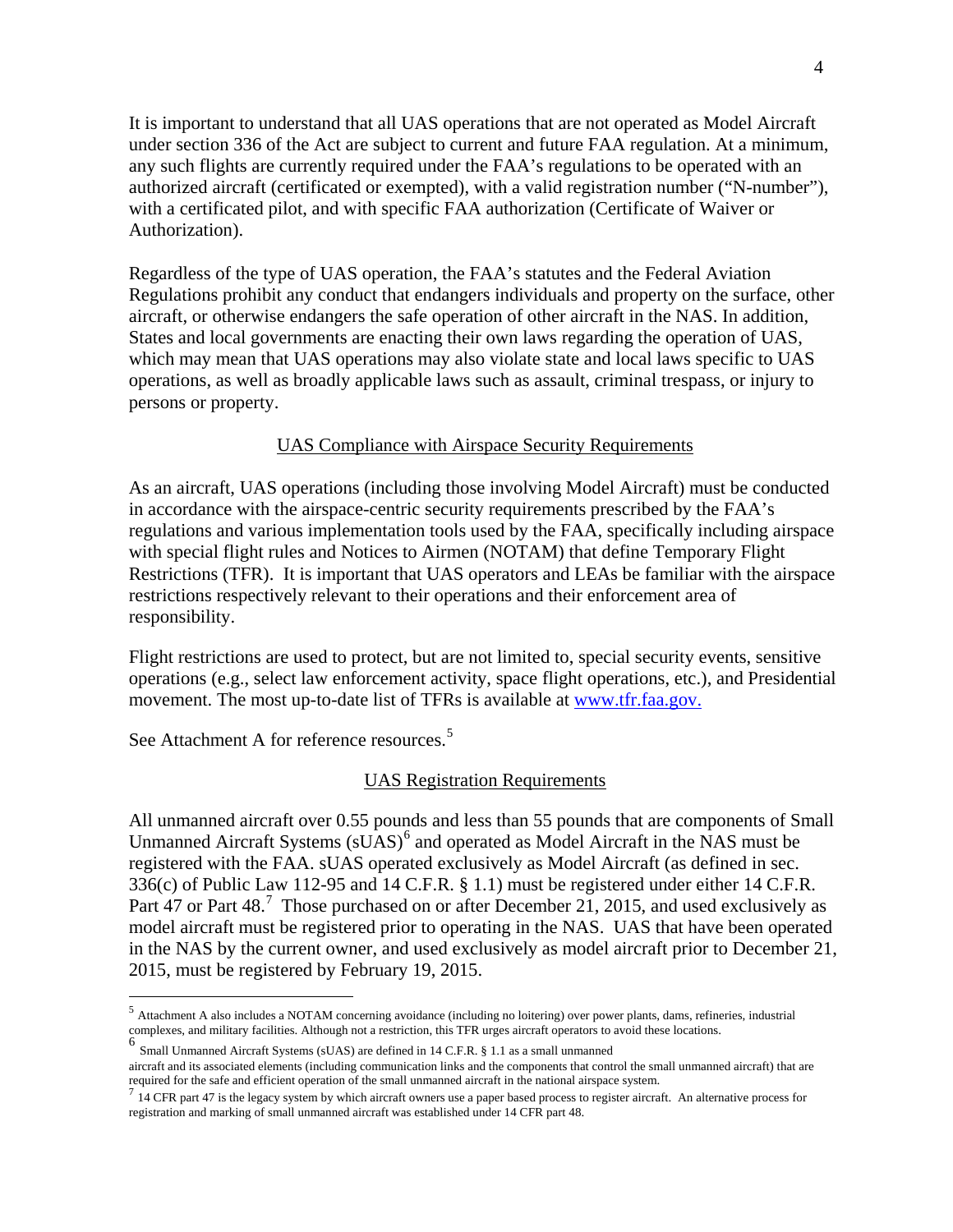sUAS currently operating under a COA or an exemption, such as public aircraft or those operating for commercial use, must continue to be registered under the provisions of 14 CFR Part 47. Beginning on March 31, 2016, owners of UAS operated for purposes other than hobby or recreation may also register sUAS under Part 48.

The FAA will issue a unique registration number that must be placed on the UAS so that it is readily visible (this may be inside a battery compartment provided no tools are needed to open the compartment). This number will be unique to the operator if operating strictly for hobby purposes, and unique to the aircraft if operating for purposes other than hobby. The operator of the UAS must carry a Certificate of Aircraft Registration and make it available to law enforcement upon request. Operators may verify registration by carrying a paper copy or by showing an electronic registration.

#### **SECTION 2.**

#### **The Role of Law Enforcement**

The FAA promotes voluntary compliance by educating individual UAS operators about how they can operate safely under current regulations and laws. The FAA also has a number of enforcement tools available including warning notices, letters of correction, and civil penalties. The FAA may take enforcement action against anyone who conducts an unauthorized UAS operation or operates a UAS in a way that endangers the safety of the national airspace system. This authority is designed to protect users of the airspace as well as people and property on the ground.

However, as noted above, State and local Law Enforcement Agencies (LEA) are often in the best position to deter, detect, immediately investigate,  $\delta$  and, as appropriate,  $\delta$  pursue enforcement actions to stop unauthorized UAS operations. Although the FAA retains the responsibility for enforcing FAAs regulations, FAA aviation safety inspectors, who are the agency's principal field elements responsible for following up on these unauthorized and/or unsafe activities, will often be unable to immediately travel to the location of an incident.

While the FAA must exercise caution not to mix criminal law enforcement with the FAA's administrative safety enforcement function, the public interest is best served by coordination and fostering mutual understanding and cooperation between governmental entities with law enforcement responsibilities. Although there are Federal criminal statutes that may be implicated by some UAS operations (see e.g., 49 U.S.C. § 46307), most violations of the FAA's regulations may be addressed through administrative enforcement measures. As with any other civil or criminal adjudication, successful enforcement will depend on development of a complete and accurate factual report contemporaneous with the event.

Although certainly not an exhaustive list, law enforcement officials, first responders and others can provide invaluable assistance to the FAA by taking the actions outlined below:

 <sup>8</sup> At least in terms of initial contact with the suspected offender.

<span id="page-4-0"></span> $9$  Applying any laws falling within the enforcement authority of the LEA in question.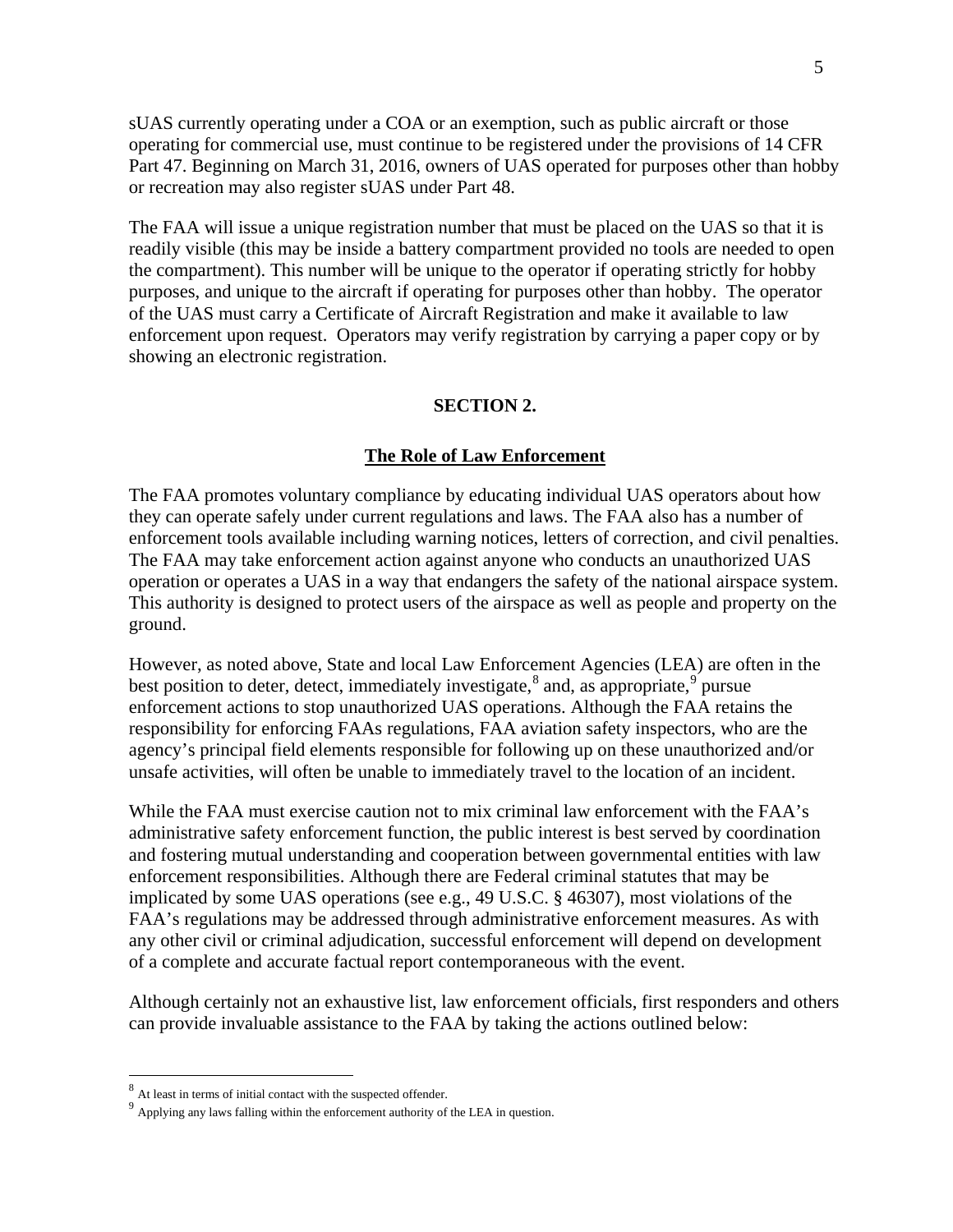- (1) **Witness Identification and Interviews.** Local law enforcement is in the best position to identify potential witnesses and conduct initial interviews, documenting what they observed while the event is still fresh in their minds. In addition, local law enforcement is in an optimum position to secure all information necessary for our safety inspectors to contact these witnesses in any subsequent FAA investigation. Administrative proceedings often involve very technical issues; therefore, we expect our own safety inspectors will need to re-interview most witnesses. We are mindful that in many jurisdictions, state law may prohibit the transmission of witness statements to third parties, including the FAA. In those circumstances it is extremely important that the FAA be able to locate and conduct independent interviews of these individuals.
- (2) **Identification of Operators.** Law enforcement is in the best position to contact the suspected operators of the aircraft, and any participants or support personnel accompanying the operators. The FAA has previously exercised enforcement discretion in not requiring persons to register sUAS used exclusively as model aircraft, so educating the community on these requirements will be an ongoing process. We continue to identify operators engaged in commercial operations who have not received authorization from the FAA to do so. However, in our enforcement proceedings, we bear the burden of proof, and showing who actually is operating the unmanned aircraft is critical. Therefore, evidentiary thresholds must be met even when using data or video acquired via the internet. Likewise, the purpose for the operation (such as in support of a commercial venture, to further some business interest, or to secure compensation for their services) may become an important element in determining what regulations, if any, may have been violated by the operation. Identification and interview of suspected operators early on will help immeasurably to advance enforcement efforts.
- (3) **Viewing and Recording the Location of the Event.** Pictures taken in close proximity to the event are often helpful in describing light and weather conditions, any damage or injuries, and the number and density of people on the surface, particularly at public events or in densely populated areas. During any witness interviews, use of fixed landmarks that may be depicted on maps, diagrams or photographs immeasurably help in fixing the position of the aircraft, and such landmarks also should be used as a way to describe lateral distances and altitude above the ground, structures or people (e.g. below the third floor of Building X, below the top of the oak tree located Y, anything that gives reference points for lay witnesses).
- (4) **Identifying Sensitive Locations, Events, or Activities.** The FAA maintains a variety of security-driven airspace restrictions around the country to help protect sensitive locations, events, and activities through Temporary Flight Restrictions (TFR), Prohibited Areas, and other mechanisms such as the Washington, DC Flight Restricted Zone (DC FRZ). UAS operations, including Model Aircraft flights, are generally prohibited within these defined volumes of airspace. LEAs should become familiar with the steady-state airspace restrictions active within their area of responsibility, along with as-needed TFRs, which could be instituted to help protect sensitive events (e.g., major gatherings of elected officials) and activities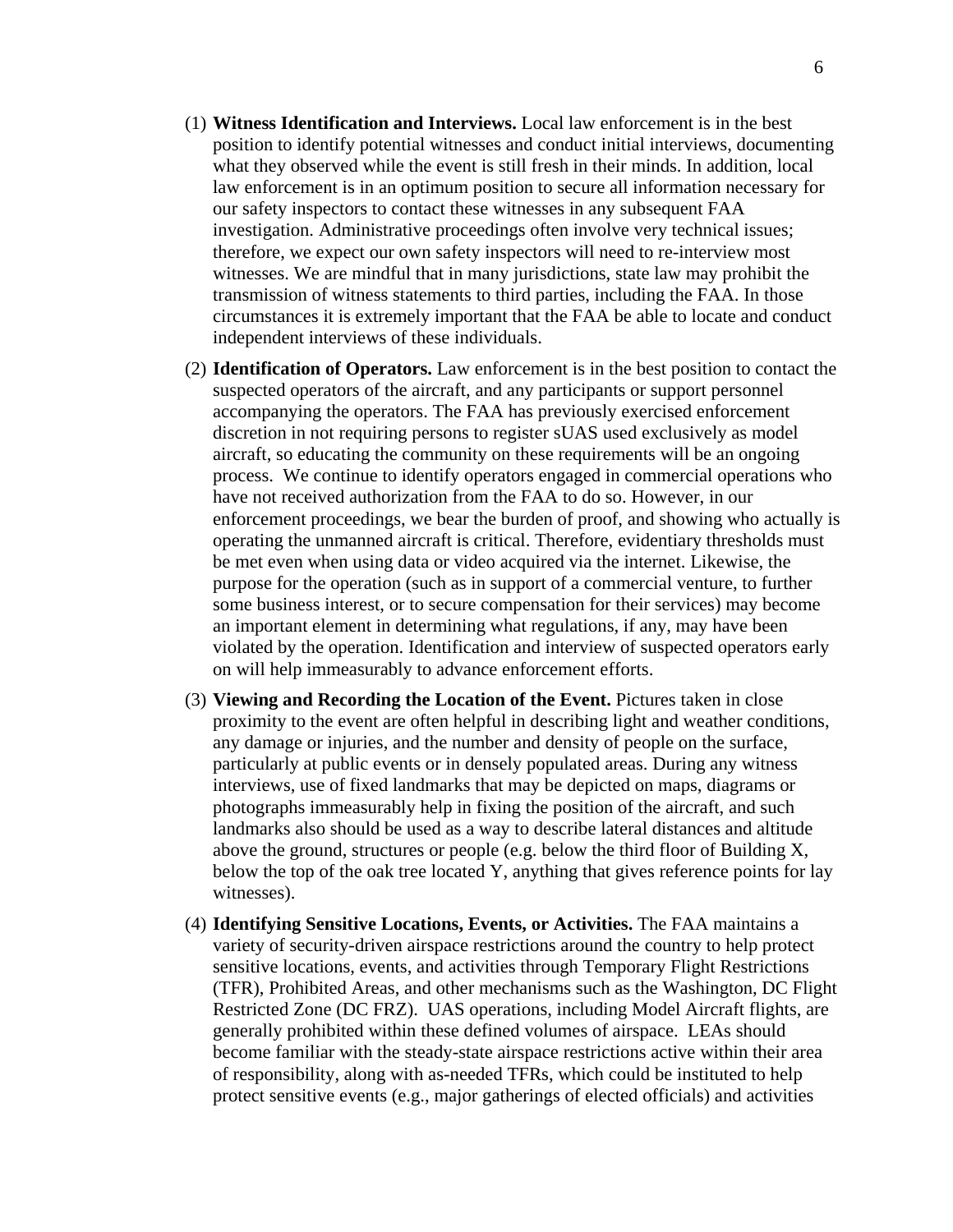(e.g., Presidential movements). If there is any question as to whether a TFR has been established in a given location, contact the nearest air traffic facility or flight service station for further information or visit http://tfr.faa.gov/tfr2/list.html for a graphic representation of TFRs locatable by state and effective dates.

- (5) **Notification.** Immediate notification of an incident, accident or other suspected violation to one of the FAA Regional Operation Centers (ROC) located around the country is valuable to the timely initiation of the FAA's investigation. These centers are manned 24 hours a day, 7 days a week with personnel who are trained in how to contact appropriate duty personnel during non-business hours when there has been an incident, accident or other matter that requires timely response by FAA employees. A list of these centers and telephone numbers is included as Attachment B to this letter. FAA Law Enforcement Assistance Program (LEAP) Special Agents are also available to provide investigation support. LEAP Special Agent contact information is included as Attachment C to this letter.
- (6) **Evidence Collection.** Identifying and preserving any public or private security systems that may provide photographic or other visual evidence of UAS operations, including video or still picture security systems can provide essential evidence to the FAA. Many times these systems do not permanently store information but erase it as the system recycles at a given interval. Local law enforcement is in the best position to inquire and make initial requests to identify and preserve this form of evidence or obtain legal process for securing this evidence in the context of an investigation of a possible violation of state criminal law. In addition, some UAS may be marked with identification numbers ("N-numbers") signifying FAA registration under a commercial or governmental authorization. All other UAS weighing greater than 0.55 pounds and operated for hobby or recreational purposes are required to be marked with a registration number assigned to the owner. The presence or lack of these identification numbers may be significant in an FAA investigation. For example, an operator may state that he or she is conducting an approved commercial activity, which usually requires registered aircraft. However, the absence of registration markings on the UAS may indicate that the aircraft is not registered, meaning the operation may not be authorized. Note that identification numbers may not be conspicuous from a distance because of the size and nontraditional configuration of some UAS. The registered owners of UAS operating under an approved commercial or governmental authorization bearing identification numbers can be found by searching for the N-number on the FAA's website: www.faa.gov. Hobby UAS greater than 0.55 pounds must be marked with a registration number and the operator must provide evidence of registration upon request by law enforcement. These numbers can be verified by contacting an FAA Regional Operations Center, the Washington Operations Center or your FAA LEAP Special Agent.

Virtually all of the items listed above are already in the tool box for law enforcement officers. Other investigative methods also may prove useful, such as consensual examination of the UAS, equipment trailers and the like. However, other law enforcement processes, such as arrest and detention or non-consensual searches almost always fall outside of the allowable methods to pursue administrative enforcement actions by the FAA unless they are truly a by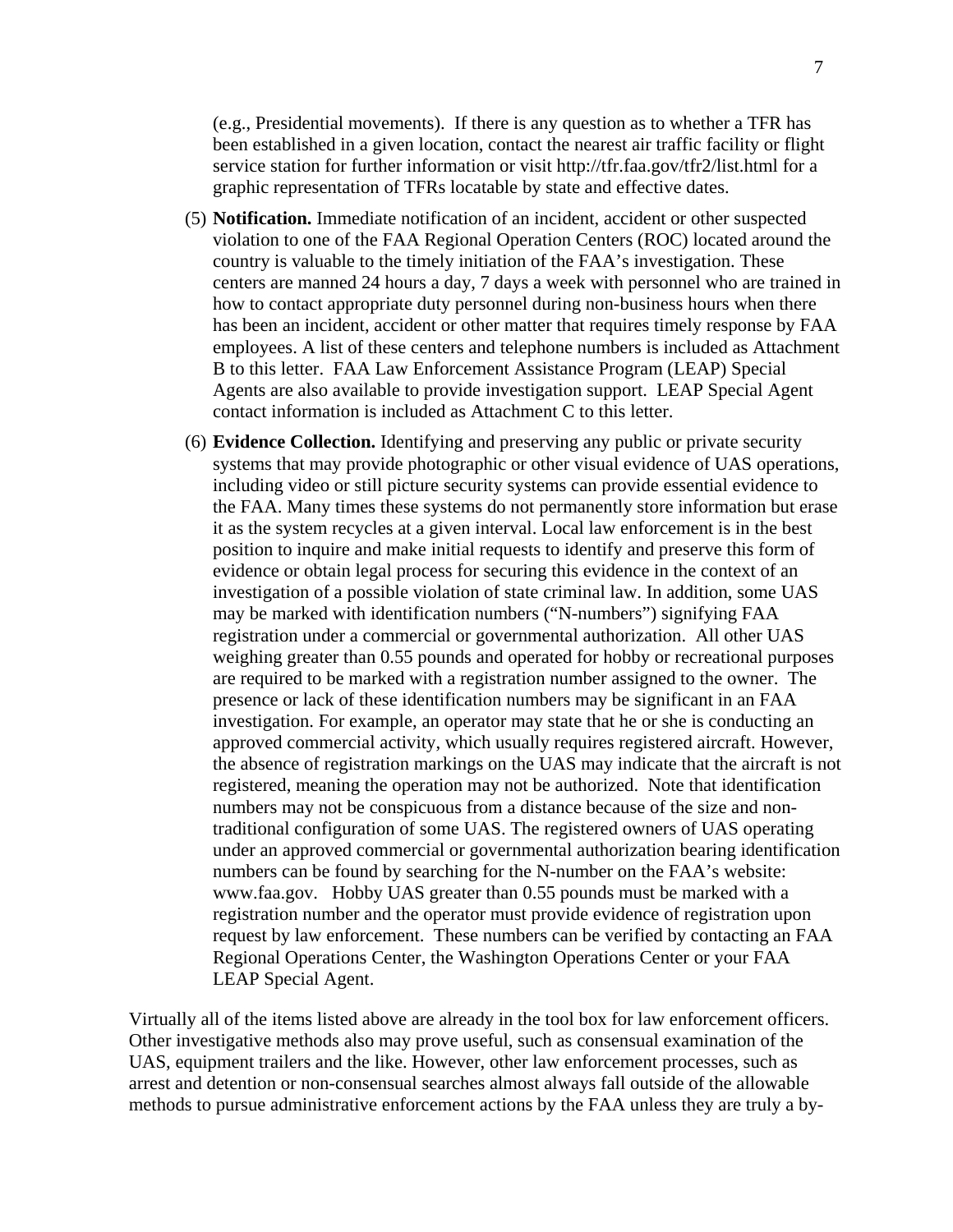product of a state criminal investigation. We do not mean to discourage use of these methods and procedures where there is an independent basis for them under state or local law. We simply wish to emphasize that work products intended for FAA use generally should involve conventional administrative measures such as witness interviews, "stop and talk" sessions with suspected violators, consensual examination of vehicles and equipment, and other methods that do not involve court orders or the potential use of force by law enforcement personnel.

It is extremely difficult to provide a "one size fits all" guide to cooperative investigation of unauthorized UAS operations considering the myriad jurisdictions and the associated statutory and constitutional restraints and requirements. State and local officials are always urged to use their governmental unit's legal resources and their own management chain to develop acceptable protocols for dealing with these instances. In some situations, there may be legal bars to the sharing of some information or the use of databases designed for conventional law enforcement. However, with appropriate data collection during first responses and early reporting to the FAA, Federal, State and local agencies will be in the best position to both collect and share information that may be of interest to each jurisdiction. FAA aviation safety inspectors are adept at coordination with our own legal resources to ensure unauthorized operators are properly accountable for the potential risk they create to both people and property. In addition, we have specially trained inspectors within the FAA UAS Integration office who can provide expertise in this area.

If you have any questions or your agency would like to pursue advance planning on how to address these situations, please feel free to contact your local FAA Law Enforcement Assistance Special Agent or the FAA's Law Enforcement Assistance Program Office at (202) 267-4641 or (202) 267-9411.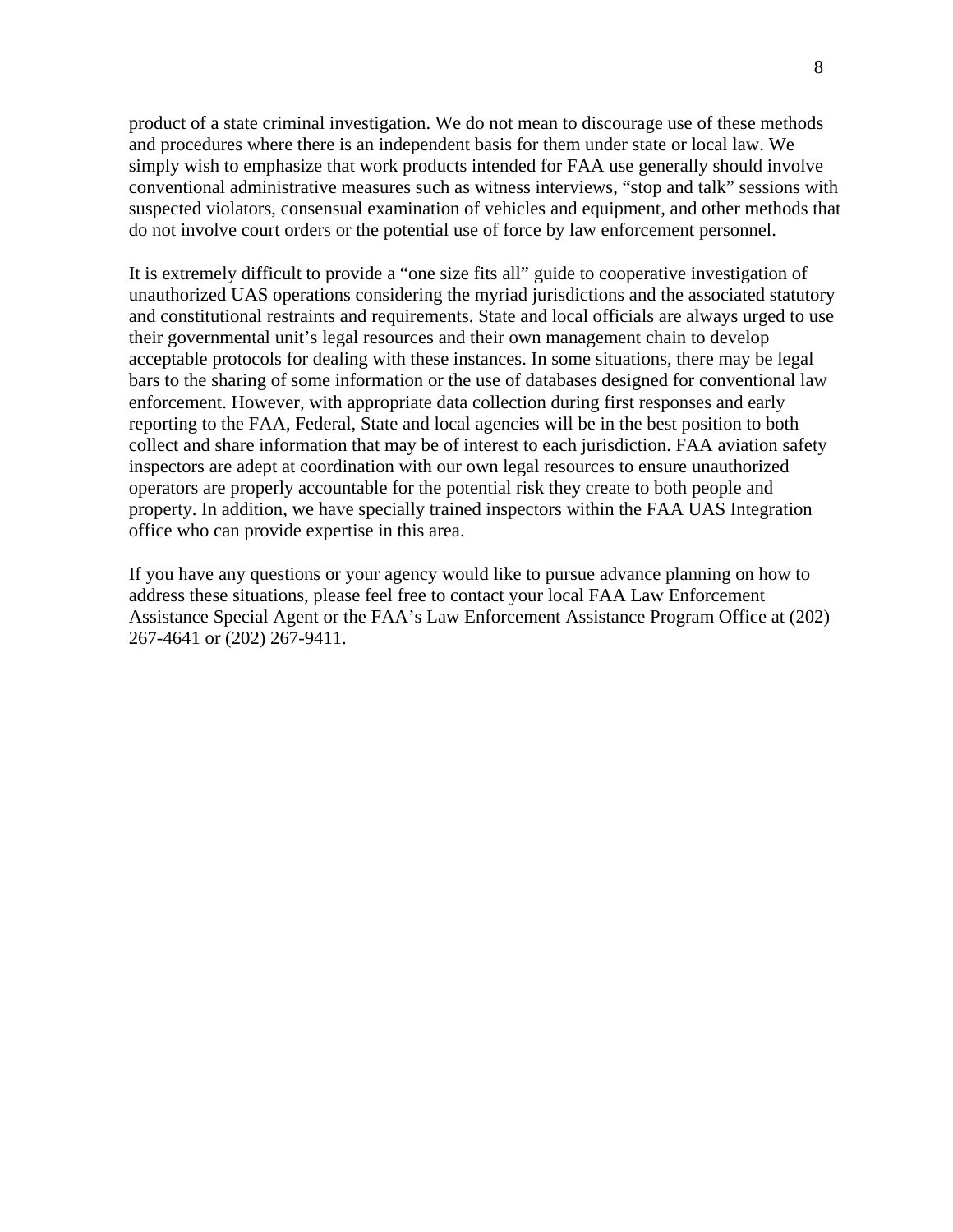## Attachment A.

## **Excerpts**

| FDC 4/7607 ZBW RIAIRSPACE PROVIDENCE, RHODE ISLANDTEMPORARY<br>FLIGHT RESTRICTIONS. OCTOBER 16, 2014 LOCAL. THIS NOTAM REPLACES<br>NOTAM 4/7600 DUE TO SCHEDULE CHANGE. PURSUANT TO 49 USC 40103(B<br>THE FEDERAL AVIATION ADMINISTRATION (FAA) CLASSIFIES THE AIRSPACE<br>DEFINED IN THIS NOTAM AS 'NATIONAL DEFENSE AIRSPACE'. PILOTS WHO<br>DO NOT ADHERE TO THE FOLLOWING PROCEDURES MAY BE INTERCEPTED<br>DETAINED AND INTERVIEWED BY LAW ENFORCEMENT/SECURITY                                                                               |
|---------------------------------------------------------------------------------------------------------------------------------------------------------------------------------------------------------------------------------------------------------------------------------------------------------------------------------------------------------------------------------------------------------------------------------------------------------------------------------------------------------------------------------------------------|
| PERSONNEL, ANY OF THE FOLLOWING ADDITIONAL ACTIONS MAY ALSO BE<br>TAKEN AGAINST A PILOT WHO DOES NOT COMPLY WITH THE<br>REQUIREMENTS OR ANY SPECIAL INSTRUCTIONS OR PROCEDURES<br>ANNOUNCED IN THIS NOTAM:                                                                                                                                                                                                                                                                                                                                        |
| A) THE FAA MAY TAKE ADMINISTRATIVE ACTION, INCLUDING IMPOSING CIVI<br>PENALTIES AND THE SUSPENSION OR REVOCATION OF AIRMEN<br><b>CERTIFICATES: OR</b>                                                                                                                                                                                                                                                                                                                                                                                             |
| B) THE UNITED STATES GOVERNMENT MAY PURSUE CRIMINAL CHARGES,<br>INCLUDING CHARGES UNDER TITLE 49 OF THE UNITED STATES CODE,<br>SECTION 46307: OR                                                                                                                                                                                                                                                                                                                                                                                                  |
| C) THE UNITED STATES GOVERNMENT MAY USE DEADLY FORCE AGAINST<br>THE AIRBORNE AIRCRAFT, IF IT IS DETERMINED THAT THE AIRCRAFT POSE:<br>AN IMMINENT SECURITY THREAT.                                                                                                                                                                                                                                                                                                                                                                                |
| C. THE FOLLOWING OPERATIONS ARE NOT AUTHORIZED WITHIN THIS TFR:<br>FLIGHT TRAINING, PRACTICE INSTRUMENT APPROACHES, AEROBATIC<br>FLIGHT, GLIDER OPERATIONS, SEAPLANE OPERATIONS, PARACHUTE<br>OPERATIONS, ULTRALIGHT, HANG GLIDING, BALLOON OPERATIONS,<br>AGRICULTURE/CROP DUSTING, ANIMAL POPULATION CONTROL FLIGHT<br>OPERATIONS, BANNER TOWING OPERATIONS, SIGHTSEEING<br>OPERATIONS, MAINTENANCE TEST FLIGHTS, MODEL AIRCRAFT<br>OPERATIONS, MODEL ROCKETRY, UNMANNED AIRCRAFT SYSTEMS (UAS).<br>AND UTILITY AND PIPELINE SURVEY OPERATIONS. |
|                                                                                                                                                                                                                                                                                                                                                                                                                                                                                                                                                   |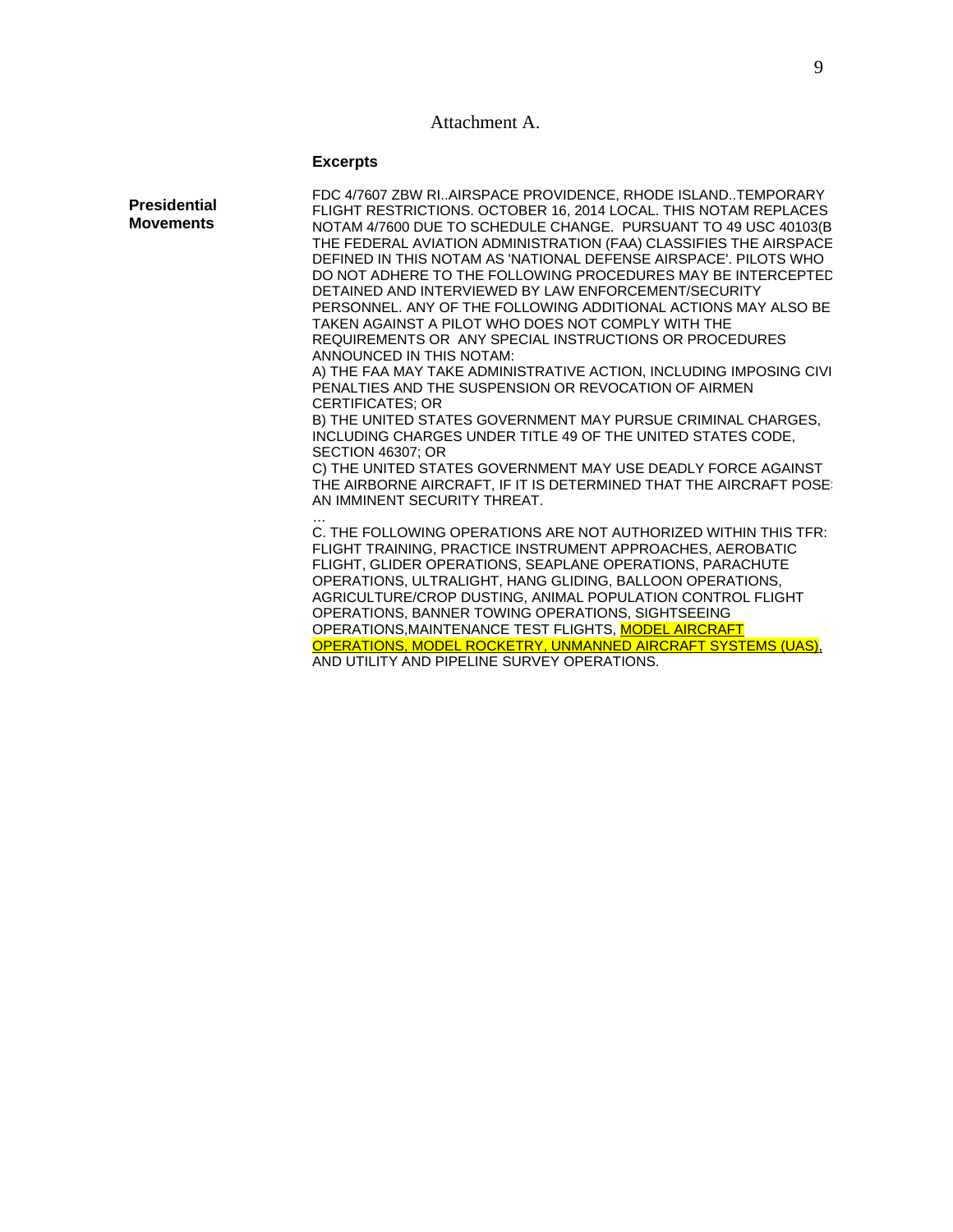**DC FRZ** FDC 0/8326 ZDC PART 1 OF 10 FLIGHT RESTRICTIONS, WASHINGTON, DC, EFFECTIVE 1012010401 UTC UNTIL FURTHER NOTICE. THIS NOTICE WILL REPLACE NOTAM 0/9477 DUE TO A CHANGE IN RESTRICTIONS. THIS NOTAM AND A NOTAM FOR THE LEESBURG MANEUVERING AREA SUPPLEMENT SUBPART V, 14 CFR PART 93 FOR THE WASHINGTON, D.C. SPECIAL FLIGHT RULES AREA (DC SFRA). PURSUANT TO 49 USC 40103(B), THE FAA HAS ESTABLISHED THE DC SFRA AREA AS 'NATIONAL DEFENSE AIRSPACE. ANY PERSON WHO DOES NOT COMPLY WITH THE REQUIREMENTS APPLICABLE TO THE DC SFRA MAY BE INTERCEPTED, DETAINED AND INTERVIEWED BY LAW ENFORCEMENT/SECURITY PERSONNEL. ANY OF THE FOLLOWING ADDITIONAL ACTIONS MAY ALSO BE TAKEN AGAINST A PILOT WHO DOES NOT COMPLY WITH THE REQUIREMENTS OR ANY SPECIAL INSTRUCTIONS OR PROCEDURES ANNOUNCED IN THIS NOTAM: A) THE FAA MAY TAKE ADMINISTRATIVE ACTION, INCLUDING IMPOSING CIVIL PENALTIES AND THE SUSPENSION OR REVOCATION OF AIRMEN CERTIFICATES; B) THE UNITED STATES GOVERNMENT MAY PURSUE CRIMINAL CHARGES, INCLUDING CHARGES UNDER TITLE 49 OF THE UNITED STATES CODE, SECTION 46307; C) THE UNITED STATES GOVERNMENT MAY USE DEADLY FORCE AGAINST THE AIRBORNE AIRCRAFT, IF IT IS DETERMINED THAT THE AIRCRAFT POSE! AN IMMINENT SECURITY THREAT.

> A. THE FOLLOWING OPERATIONS ARE NOT AUTHORIZED WITHIN THE DC FRZ: FLIGHT TRAINING, AEROBATIC FLIGHT, PRACTICE INSTRUMENT APPROACHES, GLIDER OPERATIONS, PARACHUTE OPERATIONS, ULTRA LIGHT, HANG GLIDING, BALLOON OPERATIONS, TETHERED BALLOONS, AGRICULTURE/CROP DUSTING, ANIMAL POPULATION CONTROL FLIGHT OPERATIONS, BANNER TOWING OPERATIONS, MAINTENANCE TEST FLIGHTS, MODEL AIRCRAFT OPERATIONS, MODEL ROCKETRY, FLOAT PLANE OPERATIONS, UNMANNED AIRCRAFT SYSTEMS (UAS) AND AIRCRAFT/HELICOPTERS OPERATING FROM A SHIP OR PRIVATE/CORPORATE YACHT. B. IT IS HIGHLY RECOMMENDED THAT A PILOT CONTINUOUSLY MONITOR VHF FREQUENCY 121.5 OR UHF FREQUENCY 243.0 FOR EMERGENCY INSTRUCTIONS WHEN OPERATING AN AIRCRAFT IN THE DC FRZ, EITHER IN AN AIRCRAFT THAT IS SUITABLY EQUIPPED, OR BY USE OF PORTABLE EQUIPMENT.

| <b>Avoidance of Power</b> | FDC 4/0811 SPECIAL NOTICE. THIS IS A RESTATEMENT OF A PREVIOUSLY                            |
|---------------------------|---------------------------------------------------------------------------------------------|
|                           | Plans Etc. (Applied to all ISSUED ADVISORY NOTICE. IN THE INTEREST OF NATIONAL SECURITY AND |
| Aircraft, including UAS)  | TO THE EXTENT PRACTICABLE, PILOTS ARE STRONGLY ADVISED TO AVOID                             |
|                           | THE AIRSPACE ABOVE, OR IN PROXIMITY TO SUCH SITES AS POWER                                  |
|                           | PLANTS (NUCLEAR, HYDRO-ELECTRIC, OR COAL), DAMS, REFINERIES,                                |
|                           | INDUSTRIAL COMPLEXES, MILITARY FACILITIES AND OTHER SIMILAR                                 |
|                           | FACILITIES. PILOTS SHOULD NOT CIRCLE AS TO LOITER IN THE VICINITY                           |
|                           | OVER THESE TYPES OF FACILITIES.                                                             |

…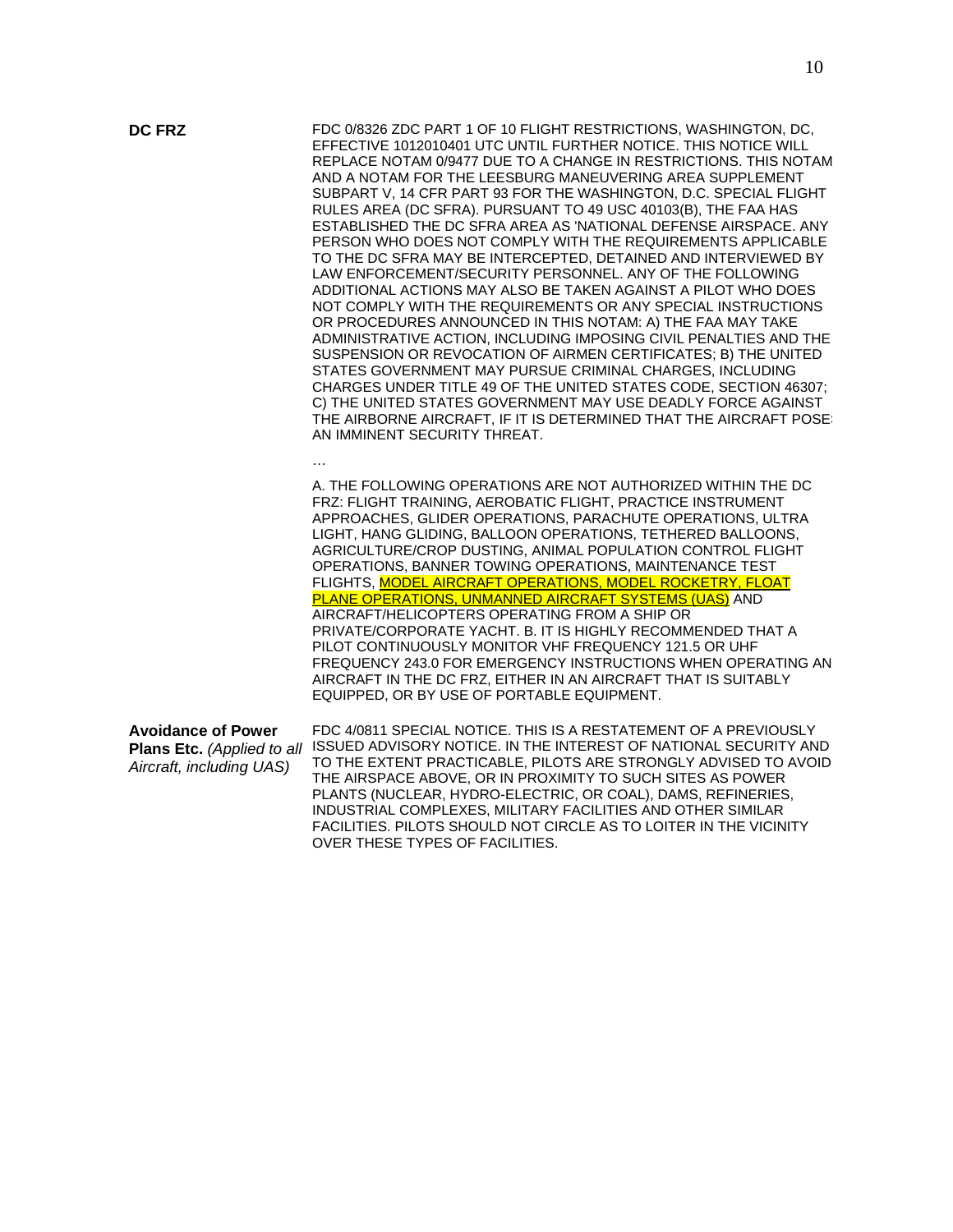**Select Sporting Events** FDC 4/3621 FDC SPECIAL SECURITY NOTICE. SPORTING EVENTS. THIS NOTAM REPLACES FDC NOTAM 9/5151 TO REFLECT A TSA WEBSITE UPDATE AND ADDITIONAL INFORMATION CONCERNING AIRSPACE WAIVERS. FLIGHT RESTRICTIONS IN THIS NOTAM COMPLY WITH STATUTORY MANDATES DETAILED IN SECTION 352 OF PUBLIC LAW 108-7 AS AMENDED BY SECTION 521 OF PUBLIC LAW 108-199. PURSUANT TO 49 USC 40103(B), THE FEDERAL AVIATION ADMINISTRATION (FAA) CLASSIFIES THE AIRSPACE DEFINED IN THIS NOTAM AS 'NATIONAL DEFENSE AIRSPACE'. ANY PERSON WHO KNOWINGLY OR WILLFULLY VIOLATES THE RULES PERTAINING TO OPERATIONS IN THIS AIRSPACE MAY BE SUBJECT TO CERTAIN CRIMINAL PENALTIES UNDER 49 USC 46307. PILOTS WHO DO NOT ADHERE TO THE FOLLOWING PROCEDURES MAY BE INTERCEPTED, DETAINED AND INTERVIEWED BY LAW ENFORCEMENT/SECURITY PERSONNEL. PURSUANT TO 14 CFR SECTION 99.7, SPECIAL SECURITY INSTRUCTIONS, COMMENCING ONE HOUR BEFORE THE SCHEDULED TIME OF THE EVENT UNTIL ONE HOUR AFTER THE END OF THE EVENT. ALL AIRCRAFT OPERATIONS; INCLUDING PARACHUTE JUMPING, **UNMANNED AIRCRAFT AND REMOTE CONTROLLED** AIRCRAFT, ARE PROHIBITED WITHIN A 3 NMR UP TO AND INCLUDING 3000 FT AGL OF ANY STADIUM HAVING A SEATING CAPACITY OF 30,000 OR MORE PEOPLE WHERE EITHER A REGULAR OR POST SEASON MAJOR LEAGUE BASEBALL, NATIONAL FOOTBALL LEAGUE, OR NCAA DIVISION ONE FOOTBALL GAME IS OCCURRING. THIS NOTAM ALSO APPLIES TO NASCAR SPRINT CUP, INDY CAR, AND CHAMP SERIES RACES EXCLUDING QUALIFYING AND PRE-RACE EVENTS. FLIGHTS CONDUCTED FOR OPERATIONAL PURPOSES OF ANY EVENT, STADIUM OR VENUE AND BROADCAST COVERAGE FOR THE BROADCAST RIGHTS HOLDER ARE AUTHORIZED WITH AN APPROVED AIRSPACE WAIVER. AN FAA AIRSPACE WAIVER DOES NOT RELIEVE OPERATORS FROM OBTAINING ALL OTHER NECESSARY AUTHORIZATIONS AND COMPLYING WITH ALL APPLICABLE FEDERAL AVIATION REGULATIONS. THE RESTRICTIONS DESCRIBED ABOVE DO NOT APPLY TO THOSE AIRCRAFT AUTHORIZED BY AND IN CONTACT WITH ATC FOR OPERATIONAL OR SAFETY OF FLIGHT PURPOSES. DEPARTMENT OF DEFENSE, LAW ENFORCEMENT, AND AIR AMBULANCE FLIGHT OPERATIONS. ALL PREVIOUSLY ISSUED WAIVERS TO FDC NOTAM 9/5151 REMAIN VALID UNTIL THE SPECIFIED END DATE BUT NOT TO EXCEEL 90 DAYS FOLLOWING THE EFFECTIVE DATE OF THIS NOTAM. INFORMATION ABOUT AIRSPACE WAIVER APPLICATIONS AND TSA SECURITY AUTHORIZATIONS CAN BE FOUND AT HTTP://WWW.TSA.GOV/STAKEHOLDERS/AIRSPACE-WAIVERS-0 OR BY CALLING TSA AT 571-227-2071. SUBMIT REQUESTS FOR FAA AIRSPACE WAIVERS A[T HTTPS://WAIVERS.FAA.GOV](https://waivers.faa.gov/)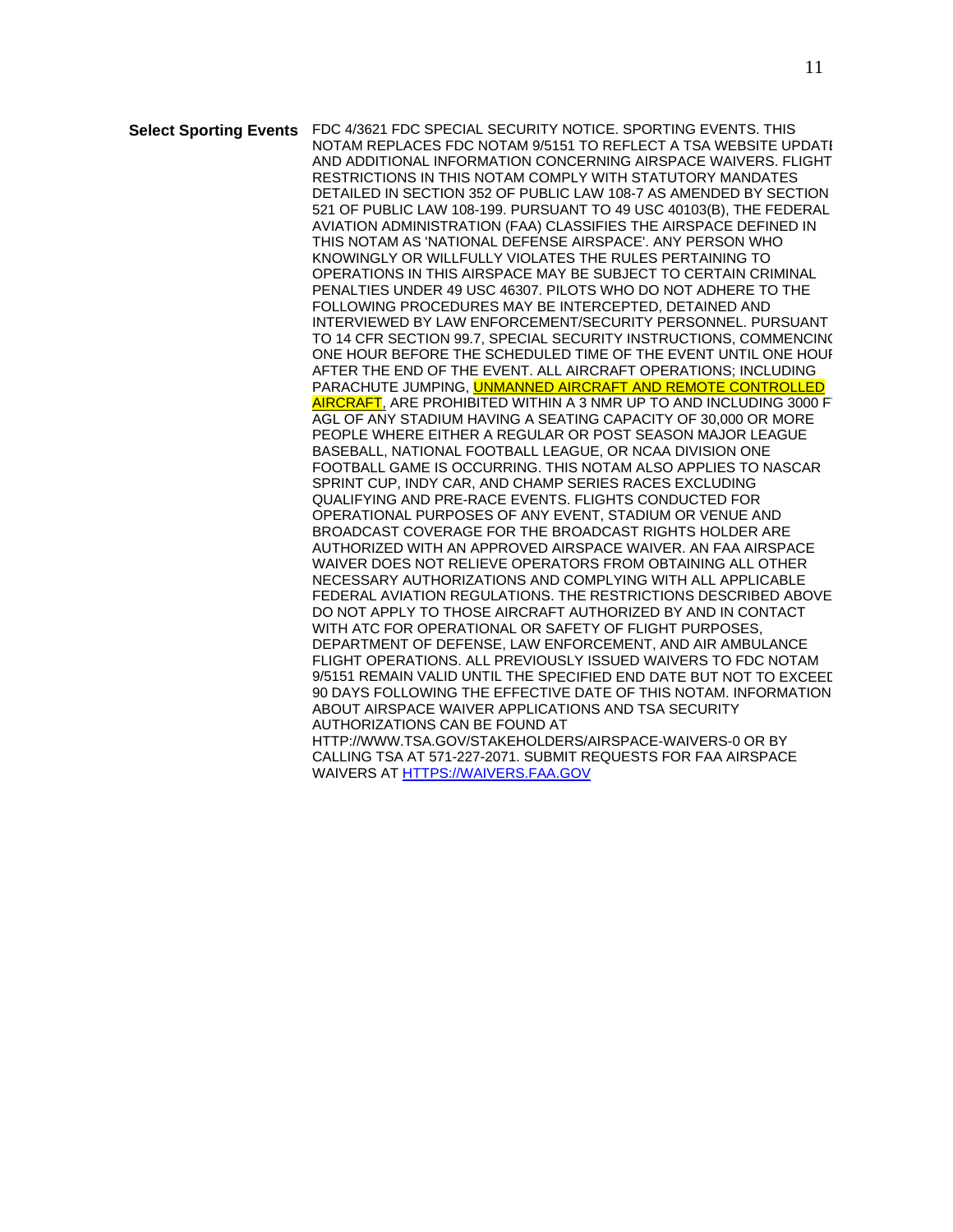**Disney Theme Parks** FDC 4/XXXX ZZZ SECURITY SPECIAL NOTICE DISNEY WORLD THEME PARK ORLANDO FL THIS NOTAM REPLACES NOTAM 9/4985 TO REFLECT A TSA WEBSITE UPDATE AND ADDITIONAL INFORMATION CONCERNING AIRSPACE WAIVERS. FLIGHT RESTRICTIONS IN THIS NOTAM COMPLY WITH STATUTORY MANDATES DETAILED IN SECTION 352 OF PUBLIC LAW 108-7 AS AMENDED BY SECTION 521 OF PUBLIC LAW 108-199. PURSUANT TO 49 USC 40103(B), THE FEDERAL AVIATION ADMINISTRATION (FAA) CLASSIFIES THE AIRSPACE DEFINED IN THIS NOTAM AS 'NATIONAL DEFENSE AIRSPACE'. ANY PERSON WHO KNOWINGLY OR WILLFULLY VIOLATES THE RULES PERTAINING TO OPERATIONS IN THIS AIRSPACE MAY BE SUBJECT TO CERTAIN CRIMINAL PENALTIES UNDER 49 USC 46307. PILOTS WHO DO NOT ADHERE TO THE FOLLOWING PROCEDURES MAY BE INTERCEPTED, DETAINED AND INTERVIEWED BY LAW ENFORCEMENT/SECURITY PERSONNEL. PURSUANT TO 14 CFR SECTION 99.7, SPECIAL SECURITY INSTRUCTIONS, ALL AIRCRAFT FLIGHT OPERATIONS TO INCLUDE UNMANNED AND REMOTE CONTROLLED AIRCRAFT ARE PROHIBITED WITHII A 3 NMR OF 282445N/0813420W OR THE ORL238014.8 UP TO AND INCLUDING 3000 FT AGL. THE RESTRICTIONS DO NOT APPLY TO THOSE AIRCRAFT AUTHORIZED BY AND IN CONTACT WITH ATC FOR OPERATIONAL OR SAFET OF FLIGHT PURPOSES, AND DEPARTMENT OF DEFENSE, LAW ENFORCEMENT, AND AIR AMBULANCE FLIGHT OPERATIONS. FLIGHTS CONDUCTED FOR OPERATIONAL PURPOSES OF ANY DISNEY WORLD EVENT AND VENUE ARE AUTHORIZED WITH AN APPROVED WAIVER. AN FAA AIRSPACE WAIVER DOES NOT RELIEVE OPERATORS FROM OBTAINING ALL OTHER NECESSARY AUTHORIZATIONS AND COMPLYING WITH ALL APPLICABLE FEDERAL AVIATION REGULATIONS. ALL PREVIOUSLY ISSUED WAIVERS TO FDC NOTAM 4/4985 REMAIN VALID UNTIL THE SPECIFIED END DATE BUT NOT TO EXCEED 90 DAYS FOLLOWING THE EFFECTIVE DATE OF THIS NOTAM. INFORMATION ABOUT AIRSPACE WAIVER APPLICATIONS AND TSA SECURITY AUTHORIZATIONS CAN BE FOUND AT HTTP://WWW.TSA.GOV/STAKEHOLDERS/AIRSPACE-WAIVERS-0 OR BY CALLING TSA AT 571-227-2071. SUBMIT REQUESTS FOR FAA AIRSPACE WAIVERS A[T HTTPS://WAIVERS.FAA.GOV](https://waivers.faa.gov/)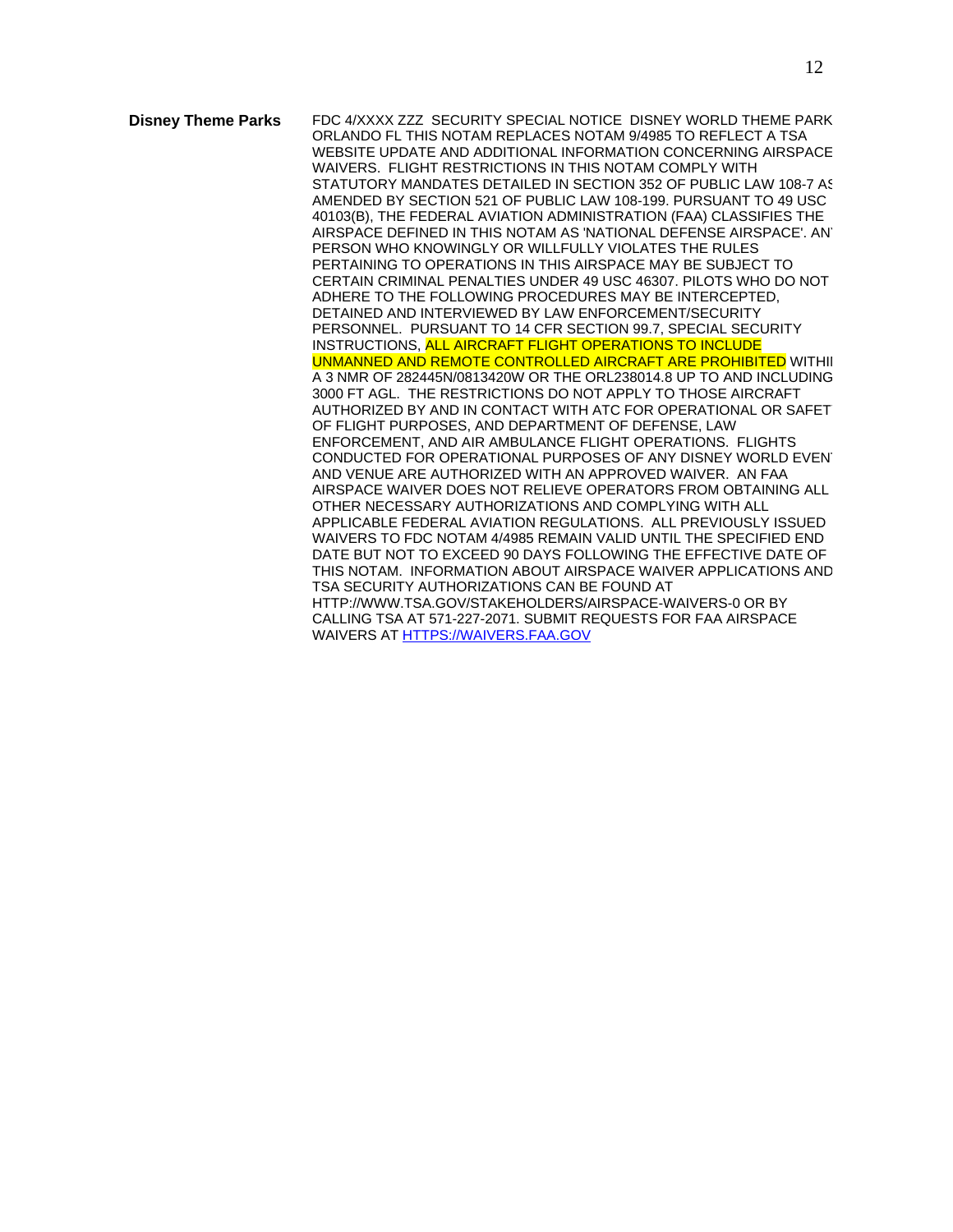| Attachment B. |  |
|---------------|--|
|---------------|--|

| <b>Facility</b>                             | <b>States</b>                                                               | <b>Office</b> | E-mail                |
|---------------------------------------------|-----------------------------------------------------------------------------|---------------|-----------------------|
| <b>Western ROC</b>                          | AK, AZ, CA, CO, HI, ID,<br>MT, NV, OR, UT, WA and<br>WY                     | 425-227-1999  | 9-WSA-OPSCTR@faa.gov  |
| <b>Central ROC</b>                          | AR, IA, IL, IN, KS, LA, MI,<br>MN, MO, ND, NE, NM, OH,<br>OK, SD, TX and WI | 817-222-5006  | 9-CSA-ROC@faa.gov     |
| <b>Southern / New</b><br><b>England ROC</b> | AL, CT, FL, GA, KY, MA,<br>ME, MS, NC, NH, PR, RI,<br>SC, TN, VI and VT     | 404-305-5156  | 9-ASO-ROC@faa.gov     |
| <b>Eastern ROC</b>                          | DC, DE, MD, NJ, NY, PA,<br>VA and WV                                        | 718-553-3100  | 7-AEA-ROC@faa.gov     |
| <b>Washington WOC</b>                       |                                                                             | 202-267-3333  | 9-awa-ash-woc@faa.gov |